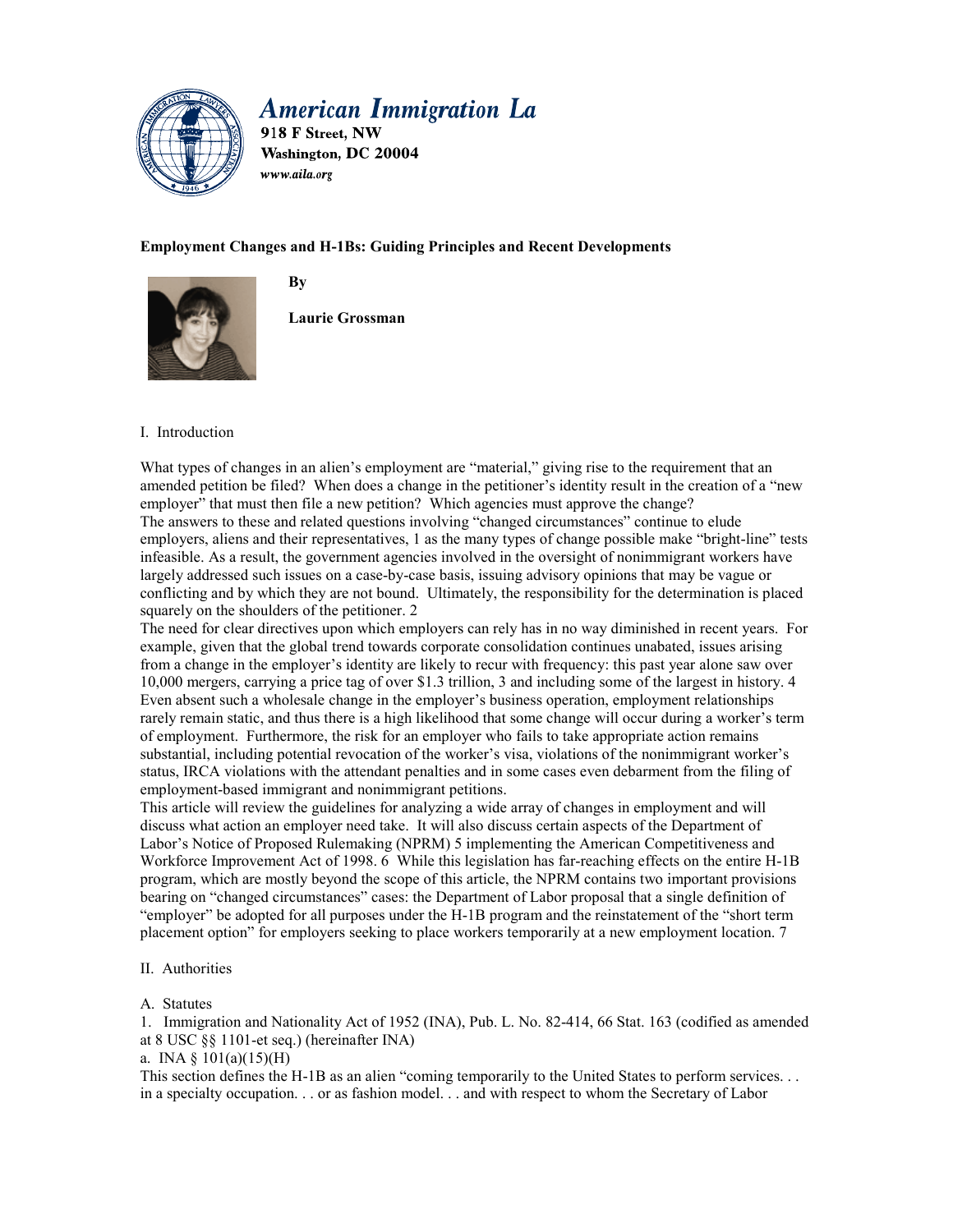determines and certifies to the Attorney General that the intending employer has filed with the Secretary an application under section  $1182$  (n)(1). . ."

b. INA § 214(i)

This section defines the term "specialty occupation" as an occupation requiring the theoretical and practical application of a body of highly specialized knowledge and the attainment of at least a bachelor's degree or its equivalent, as a minimum for entry into the occupation the United States.

c. INA  $\S 214(n)$ 

This section describes the filing of a labor condition application (hereinafter LCA), which is a prerequisite to issuance of an H-1B visa. This section sets forth the required employer attestations, maintenance of documents and penalty provisions. Extensive amendments made by ACWIA include additional attestations for "H-1B dependent" employers, enhanced procedures for investigating violations, "whistle blower" protections, "no- benching" rules, and rules ensuring parity of employment benefits programs between H-

1Bs and U.S. workers.

d. INA § 214(c)

This section provides that an employer is liable for the reasonable costs of return transportation for an alien who is dismissed from employment before the end of his/her authorized admission.

2. Internal Revenue Code § 414, 26 USC § 414

a. IRC  $§$  414 – (b), (c), (m) and (o)

The definition of "single employer" for purposes of "H-1B dependent" employer provisions of INA § 214(n) is now governed by these rules, which are a part of the Subchapter on Deferred Compensation (Pension, Profit-Sharing, Stock Bonus Plans, etc.). The Department of Labor proposes to redefine "employer" for all purposes under the H-1B program in accordance with these rules.

b. IRC § 1563 (Definitions and special rules)

This section defines "controlled group of corporations," including parent-subsidiary controlled group, brother-sister controlled group and combined group.

B. Regulations

1. 8 CFR § 214.2(h) – Temporary Employees

This section provides general instruction on the filing of petitions for temporary worker status and sets forth the rules relating to admission and maintenance of status. Some of the specific provisions dealing with changes in employment are as follows:

a. 8 CFR § 214.2(h)(4)(ii)

This section defines U.S. employer as a "person, firm, corporation, contractor, or other association, or organization in the United States which: (1) Engages a person to work within the United States; (2) Has an employer- employee relationship with respect to employees under this part, as indicated by the fact that it may hire, pay, fire, supervise, or otherwise control the work of any such employee; and (3) Has an Internal Revenue Service Tax identification number."

b. 8 CFR  $\S 274a.1(g)$ 

This section defines employer as "a person or entity, including an agent or anyone acting directly or indirectly in the interest thereof, who engages the services or labor of an employee to be performed in the United States for wages or other remuneration. In the case of an independent contractor or contract labor or services, the term 'employer' shall mean the independent contractor or contractor and not the person or entity using the contract labor."

## c. 8 CFR  $\S 214.2(h)(2)(i)(D)$

This section provides that if the alien is in the United States and seeks to change employers, the new employer must file a petition requesting classification and extension of stay and states that the alien "is not authorized to begin the employment with the new petitioner until the petition is approved."

d. 8 CFR  $\S 214.2$  (h)(2)(i)(E)

This section provides that "[t]he petitioner shall file an amended or new petition, with fee, with the Service Center where the original petition was filed to reflect any material changes in the terms and conditions of employment or training or the beneficiary's eligibility as specified in the original approved petition. . .in the case of an H-1B petition, this requirement includes a new labor condition application." Proposed revisions to this subsection provide a few concrete examples of material changes, but continue to place the responsibility for determining the materiality of the change upon the petitioner. 8

## e. 8 CFR § 214. 2 (h)(11)(i)(A)

This section provides that the petitioner shall immediately notify the Service of any changes in the terms and conditions of employment which may affect eligibility under section  $101(a)(15)(H)$  and requires either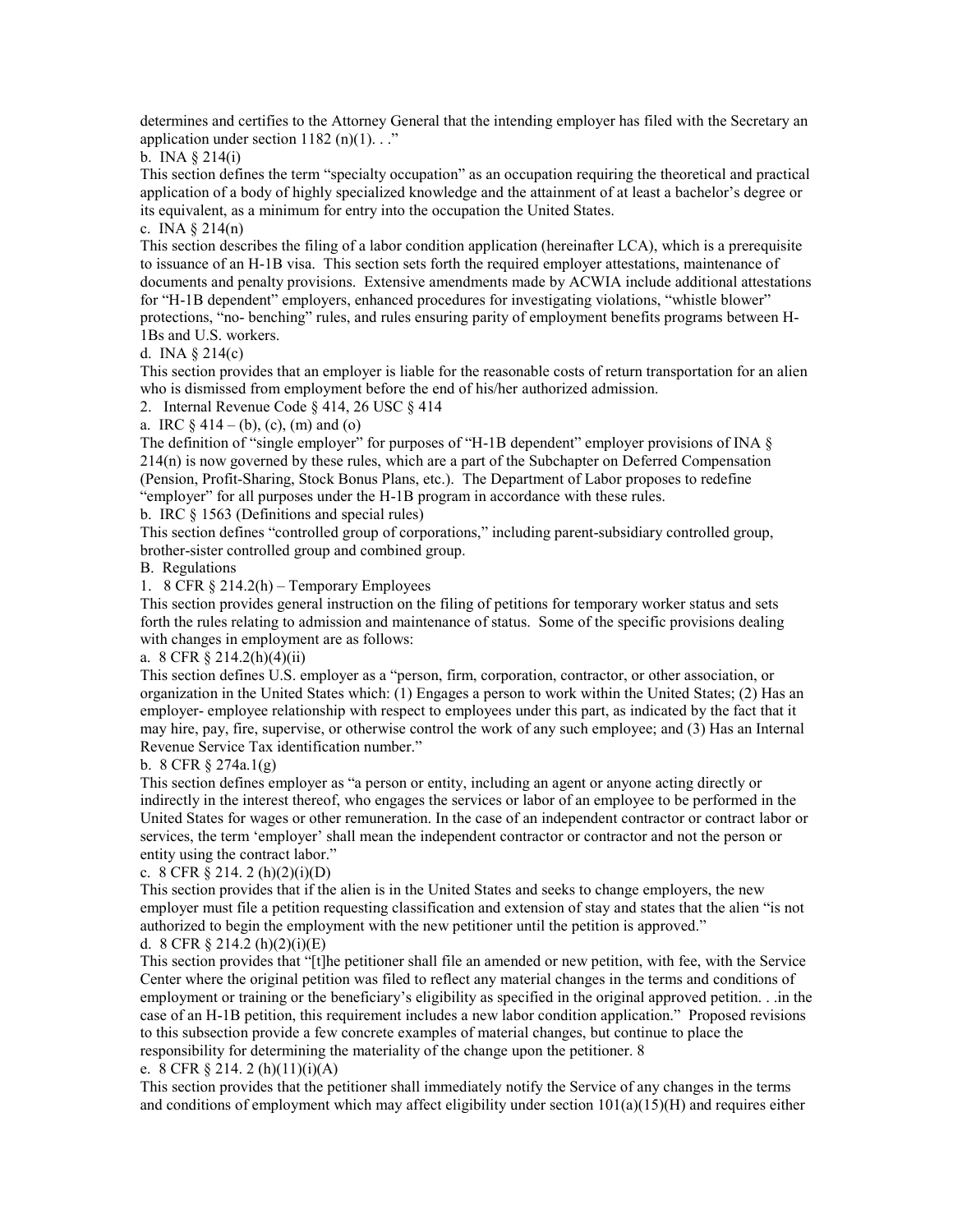the filing of an amended petition if the petitioner continues to employ the beneficiary or provision of notice to the INS Director who approved the petition if the beneficiary is no longer employed.

f. 8 CFR  $\S 214.2(h)(11)(ii)$ 

This section provides that if the petitioner goes out of business, the petition is automatically revoked. g. 8 CFR § 214.2 (h)(11)(iii)(A)

This section provides for revocation on notice if the director finds that the beneficiary is no longer employed by the petitioner in the capacity specified in the petition or if the petitioner violated terms and condition of the approved petition. The proposed regulations would make revocation automatic. 9 h. 8 CFR § 214.2(h)(17)

This section discusses the effect of a strike or a lockout on H-1B aliens.

2. 22 CFR § 41.53 Temporary Workers and Trainees

22 CFR § 41.53(c) provides that the validity of an "H" visa may not exceed the period indicated in the petition.

3. 20 CFR § 655 Subpart H

The Labor Department regulations describe the general requirements and procedures for filing labor condition applications for employers using nonimmigrants on H-1B visas employed in specialty occupations or as fashion models.

a. 20 CFR § 655.715

This section defines "employer" as "a person, firm, corporation, contractor, or other association or organization in the United States: (1) which suffers or permits a person to work within the United States; (2) which has an employer-employee relationship with respect to employees under this part, as indicated by the fact that it may hire, pay, fire, supervise or otherwise control the work of an such employee; and (3) which has an Internal Revenue Service tax identification number." The Department of Labor is considering revision of the regulations to adopt a single definition of "employer" for all purposes under the H-1B program. The proposals also define "employed or employed by the employer" (for purposes of the "no displacement" rules of the ACWIA), in accordance with common law. Also see 20 CFR § 655.100(b). b. 20 CFR § 655.730

This section describes the application process including who must file and what must be submitted. 20 CFR  $\S$  655.730 (c)(2) describes the procedures respecting multiple places of employment

c. 20 CFR § 655.733

This section describes prohibitions that apply in the event of a strike or lockout at the place of employment d. 20 CFR § 655.735

This section sets forth special provisions for short-term placement of H-1B nonimmigrants at place(s) of employment outside the area(s) listed on the LCA

4. 20 CFR § 656.3

This section defines employer as "a person, association, firm, or a corporation which currently has a location within the United States to which U.S. workers may be referred for employment, and which proposes to employ a full-time worker at a place within the United States or the authorized representative of such a person, association, firm, or corporation. For purposes of this definition an 'authorized representative' means an employee of the employer whose position or legal status authorizes the employee to act for the employer in labor certification matters."

5. 26 CFR § 1.414(b)-1; 1.414(c)-1; 1.414(q)-1T; 26 CFR § 1.1563-1; 1-1563-3

IRS regulations also define controlled group of corporations and component members and set forth rules for determining stock ownership. These rules have not only become important for purposes of defining "single employer" for the rules relating to "H-1B dependent" employers under INA § 212(n), but they may become increasingly more important if the Department of Labor adopts a uniform definition of "employer" for all H-1B purposes, as it has proposed.

C. Instructions

1. INS Operations Instructions (OIs)

OI 214.2 (h) describes special requirements for admission, extension, and maintenance of status for temporary workers.

2. 9 U.S. Department of State Foreign Affairs Manual 41.113 (hereinafter FAM)

The FAM describes the general procedures for nonimmigrant visa issuance. Of relevance to our discussion below are the provisions requiring the annotation of visas with the petitioner's name and petition number (9 FAM § 41.113(d)) and the provision that an alien may not possess more that one valid visa of the same classification at the same time (9 FAM § 41.113 Note 2.1).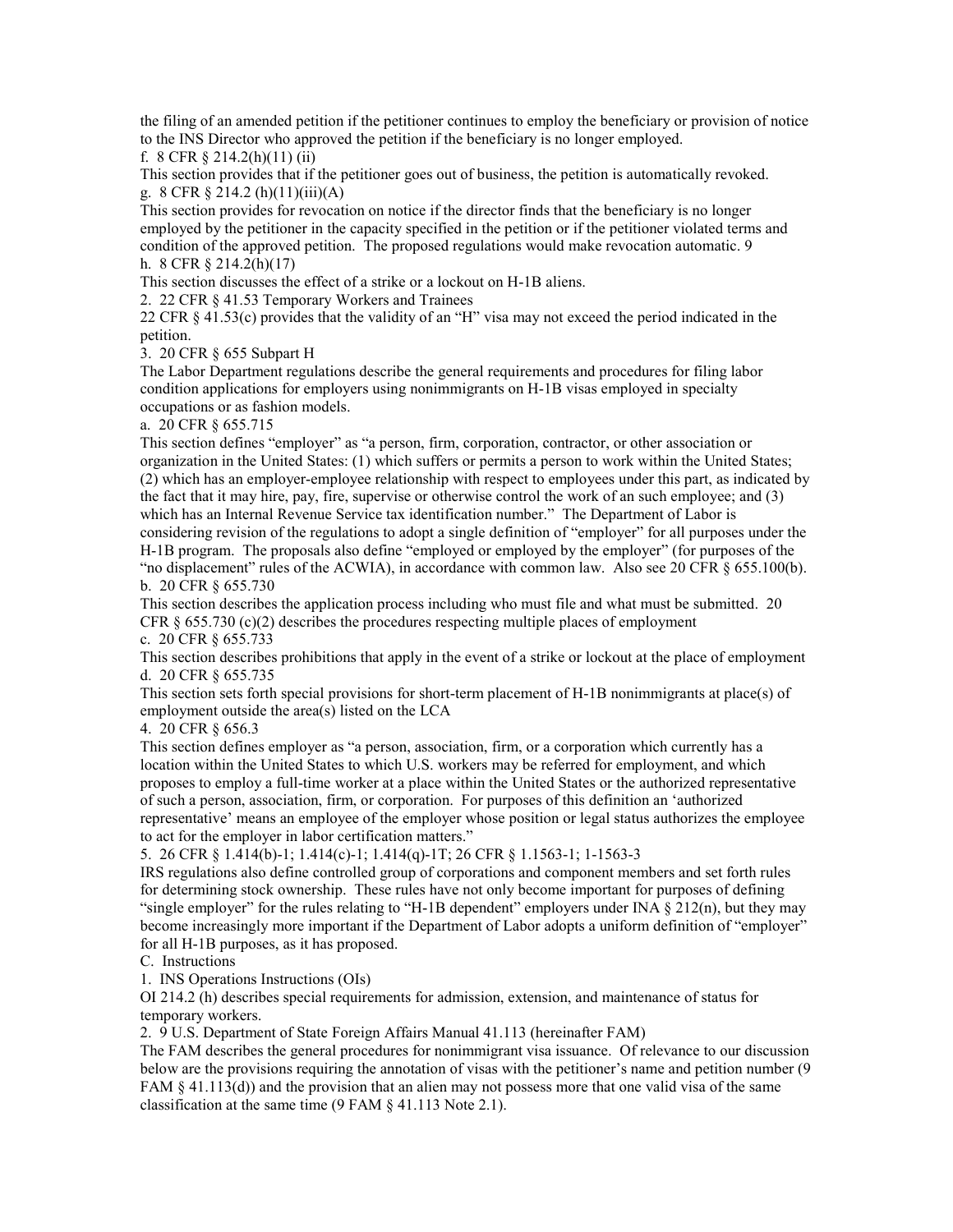3. INS Central Office and Department of Labor Instructions

In changed circumstances cases, many critically important terms are either undefined in the regulations (i.e., "material change") or defined differently in several places (i.e., "employer"). As previously noted, the proposed regulations state that "it is the responsibility of the petitioner to determine whether, in a particular case, there exists a material change. . . necessitating the filing of an amended petition." 10 Accordingly, one must attempt to glean INS and Department of Labor policy from policy guidelines that have been issued and the advisory opinions written by agency officials in particular cases.

The INS "guidelines" on amended petitions issued in 1992 (the "Hogan memorandum") left many questions unanswered. In September 1993, the Central Office indicated that it was in the process of developing a policy memorandum discussing the issues of corporate mergers, acquisitions and takeovers. 11 This long- awaited memorandum was finally issued in August 1996. 12 Unfortunately, this statement did little more than recap the 1992 memorandum, leaving practitioners to continue to extrapolate INS policy from a dossier of correspondence written to private attorneys.

A word of caution is warranted with respect to replacing too much reliance on these memoranda and opinions. It should be noted that the INS has a codification system for these memoranda and opinions – "C" for correspondence and "P" for policy. Policy memoranda are intended to be binding. With the exception of the "Aleinikoff memorandum," the guidelines either carry no Central Office coding or a "C" code. Only the Aleinikoff memorandum carries a "P" code. 13 Even if these opinions/memoranda had all been intended as binding, they attempt to fill in so many gaps in the regulations that they may be substantive, rather than interpretative. Yet if they are substantive, they must be published in accordance with the rulemaking procedures of the Administrative Procedure Act. 14

#### a. Memoranda

(1) INS Central Office mem. CO 214h-C, CO 2141-C (Oct. 22, 1992), reprinted in 69 Interpreter Releases 1448, Nov. 9, 1992) (hereinafter "Hogan memorandum"). This statement, and the Aleinikoff memorandum confirming it, are discussed at length below. The memorandum provides general policy guidelines relating to the requirements for filing amended or new petitions for H and L nonimmigrants.

(2) INS Central Office mem. HQ 70/6.2.8-P. (reprinted in 73 Interpreter Releases 1231, Sept. 16, 1996) (hereinafter "Aleinikoff memorandum"). This Central office policy memorandum on the filing of amended petitions within the H-1B classification essentially recaps Service policy enunciated in the Hogan memorandum.

(3) INS Central Office Memorandum from Michael L. Aytes, Assistant Commissioner Adjudications (Dec. 29, 1995), reprinted in 15 AILA Monthly Mailing 177 (Mar. 1996), regarding the interpretation of "itinerary" in H-1B petitions.

(4) INS Central Office Memorandum from Michael L. Aytes, Assistant Commissioner Adjudications (July 8, 1997), reprinted in 74 Interpreter Releases 1459 (Sept. 22, 1997), regarding the continuing validity of nonimmigrant visas, despite a change in employers.

b. Advisory Opinions

The following advisory opinion letters are referenced in this article:

(1) Letter from Flora T. Richardson, Chief, Division of Foreign Labor Certifications, U.S. Department of Labor to Michael Phulwani (Mar. 2, 1993), reprinted in 70 Interpreter Releases 515 (Apr. 12, 1993), discussing issues regarding multiple work locations for an LCA.

(2) Letter from Jacquelyn A. Bednarz, Chief, Nonimmigrant Branch Adjudications (INS) to Mark N. Bravin (Sept. 10, 1993), reprinted in 70 Interpreter Releases 1573 (Nov. 22, 1993), discussing immigration aspects of mergers and acquisitions as applied to H-1B and TN nonimmigrants.

(3) Letter from Flora T. Richardson, Chief, Division of Foreign Labor Certifications, U.S. Department of Labor to Michael Phulwani (Dec. 1, 1993), reprinted in 71 Interpreter Releases 269 (Feb. 14, 1994) discussing the placement of an H-1B worker at a job site not listed on the LCA.

(4) Letter from James A. Puleo, Acting Executive Associate Commissioner for Operations (INS) to David A.M. Ware (Jan. 25, 1994), reprinted in 71 Interpreter Releases 405 (Mar. 21, 1994), discussing the necessity of filing an amended petition when the job site of an H-1B worker has changed.

(5) Letter from Yvonne M. LaFleur, Chief, Nonimmigrant Branch Adjudications (INS) to Susan J. Cohen (Oct. 12, 1995), reprinted in 72 Interpreter Releases 1600 (Nov. 20, 1995), discussing the meaning of "material change."

(6) Letter from Yvonne M. LaFleur, Chief, Nonimmigrant Branch Adjudications (INS) to Richard D. Steel (Nov. 29, 1995), reprinted in 15 AILA Monthly Mailing 91 (Feb. 1996), discussing whether an amended petition need be filed when an employee's job site is changed.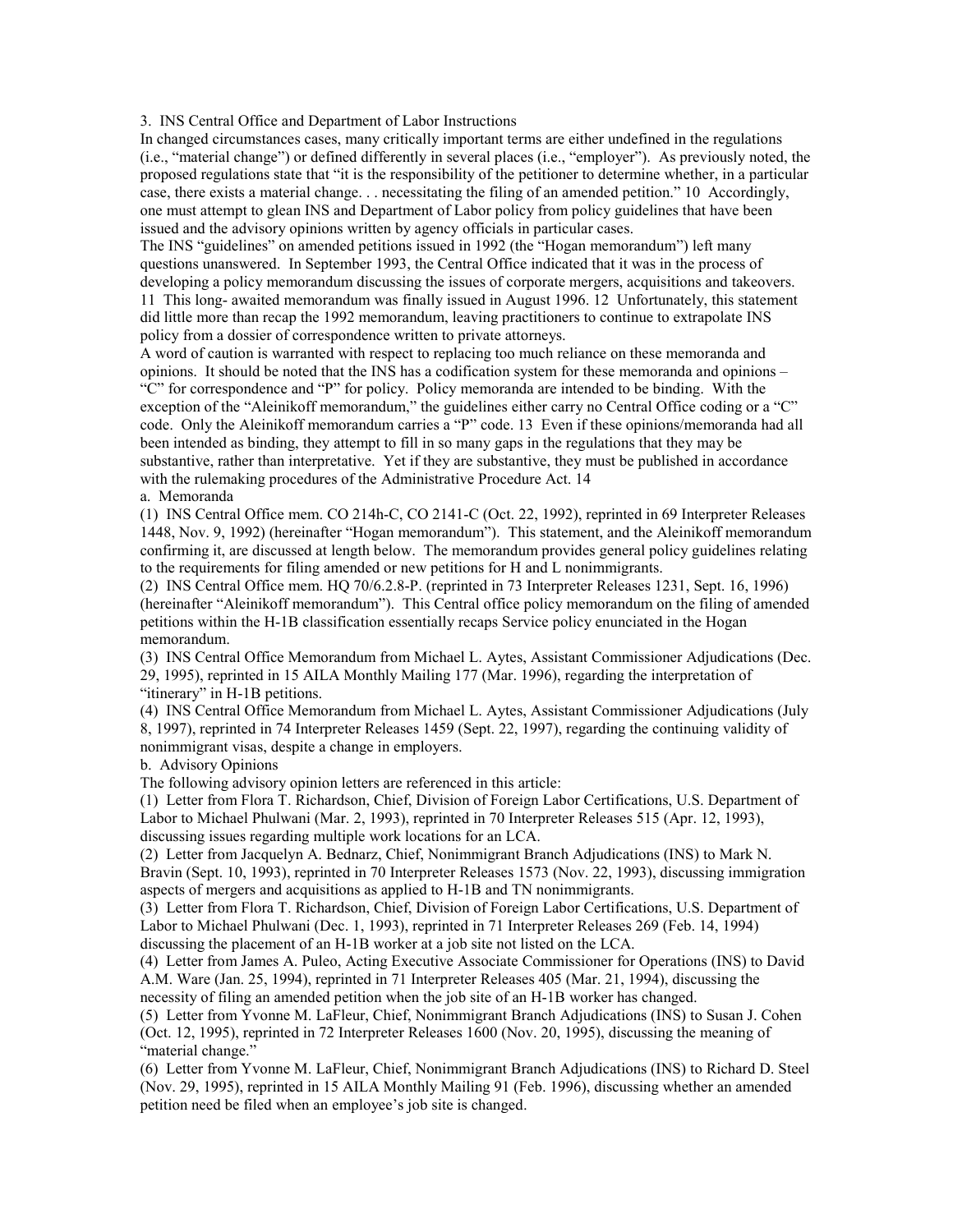(7) Letter from Yvonne M. LaFleur, Chief, Nonimmigrant Branch Adjudications (INS) to Alberto A. Lense (Dec. 28, 1995), reprinted in 73 Interpreter Releases 95 (Jan. 16, 1996), discussing the effect of an H-1B principal alien's change of employer on the nonimmigrant status of H-4 dependents.

(8) Letter from Yvonne M. LaFleur, Chief, Nonimmigrant Branch Adjudications (INS) to John S. Brendel (Feb. 21, 1996), reprinted in 73 Interpreter Releases 286 (Mar. 4, 1996), discussing a change in employment by an alien who has had multiple petitions approved in his behalf.

(9) Letter from Yvonne M. LaFleur, Chief, Nonimmigrant Branch Adjudications (INS) to H. Ronald Klasko (Feb. 5, 1996), reprinted in 73 Interpreter Releases 345 (Mar. 18, 1996), discussing the "leasing" of employees.

(10) Letter from Yvonne M. LaFleur, Chief, Nonimmigrant Branch Adjudications (INS) to E. Vance Winningham (Apr. 29, 1996), reprinted in 73 Interpreter Releases 775 (June 3, 1996), discussing an H-1B's resumption of employment with the original employer after a leave of absence.

(11) Letter from Flora T. Richardson, Chief, Division of Foreign Labor Certifications, U.S. Department of Labor to Harry J. Joe (July 16, 1996), reprinted in 73 Interpreter Releases 1060 (Aug. 5, 1996), discussing the effect of an employer's relocation on an existing LCA.

(12) Letter from Yvonne M. LaFleur, Chief, Nonimmigrant Branch Adjudications (INS) to Michael Maggio (July 22, 1996), reprinted in 73 Interpreter Releases 1062 (Aug. 5, 1996) discussing the payment of an H-1B's salary by an overseas company.

(13) Letter from H. Edward Odom, Chief, Advisory Opinion Division, Directorate for Visa Services, U.S. Department of State to James A. Bach (Aug. 29, 1996), reprinted in 73 Interpreter Releases 1307 (Sept. 30, 1996), discussing the validity of the H-1B visa when there has been an interruption of employment.

(14) Letter from James Norris, Chief, Division of Foreign Labor Certifications, U.S. Department of Labor to Julia L. Stommes (Nov. 4, 1996), reprinted in 73 Interpreter Releases 1635 (Nov. 18, 1996), discussing the necessity of amending labor condition applications when there has been a change in the duties and salary of the alien.

(15) Letter from Katherine A. Lorr, Acting Chief, Business and Trade Branch (INS) to Ms. Taylor (Nov. 20, 1996), reprinted in 16 AILA Monthly Mailing 93 (Feb. 1997), discussing the impact of a change in job location on the labor condition application.

(16) Letter from John W. Brown, Acting Chief, Business & Trade Services Branch Benefits Division (INS) to Nathan Waxman (Dec. 17, 1996), reprinted in 74 Interpreter Releases 207 (Jan. 27, 1997), discussing the necessity of filing an amended petition where there has been a change in the ownership structure of the employer.

(17) Letter from Flora Richardson, Chief of Foreign Labor Certification, U.S. Department of Labor to Carolyn J. Fuchs, summarized in 16 AILA Monthly Mailing 95 (Feb. 1997), regarding the validity of an LCA in the event of a payroll transfer.

(18) Letter from H. Edward Odom, Chief Advisory Opinions Division, Directorate for Visa Services, U.S. Department of State to Martin L. Rothstein (Feb. 12, 1997), reprinted in 74 Interpreter Releases 592 (April 7, 1997), discussing the continuing validity of a visa where the alien has a new employer.

(19) Letter from Isaiah Russell, Jr., Acting Branch Chief Business and Trade Services Branch Benefits Division (INS) to Nathan Waxman (March 12, 1997), reprinted in 74 Interpreter Releases 952 (June 9, 1997), discussing the transfer of an alien to a new location where a prior valid LCA is in place.

(20) Letter from James Norris, Chief Division of Foreign Labor Certifications, U.S. Department of Labor to Donald H. Freiberg (March 4, 1997), reprinted in 74 Interpreter Releases 1095 (July 14, 1997), discussing the need to file a new LCA where the employer's name has changed.

(21) Letter from Isaiah Russell, Jr., Acting Branch Chief Business and Trade Services Branch Benefits Division (INS) to Donald H. Freiberg (March 19, 1997), reprinted in 74 Interpreter Releases 1097 (July 14, 1997), discussing the need to file an amended H-1B petition where only the company's tax identification number has changed.

(22) Letter from John W. Brown, Acting Branch Chief Business and Trade Services Branch, Benefits Division (INS) to Matthew Insoo Oh (August 27, 1997), reprinted in Bender's Immigration Bulletin, Vol. 2 No. 21 at 912 (Nov. 1, 1997), discussing resumption of employment by an alien with multiple petitions approved in his behalf.

(23) Letter from John W. Brown, Acting Branch Chief Business and Trade Services Branch Benefits Division (INS) to Carolyn J. Fuchs (January 5, 1998), reprinted in 75 Interpreter Releases 185 (Feb. 2, 1998), discussing resumption of employment by an alien with multiple petitions approved in his behalf.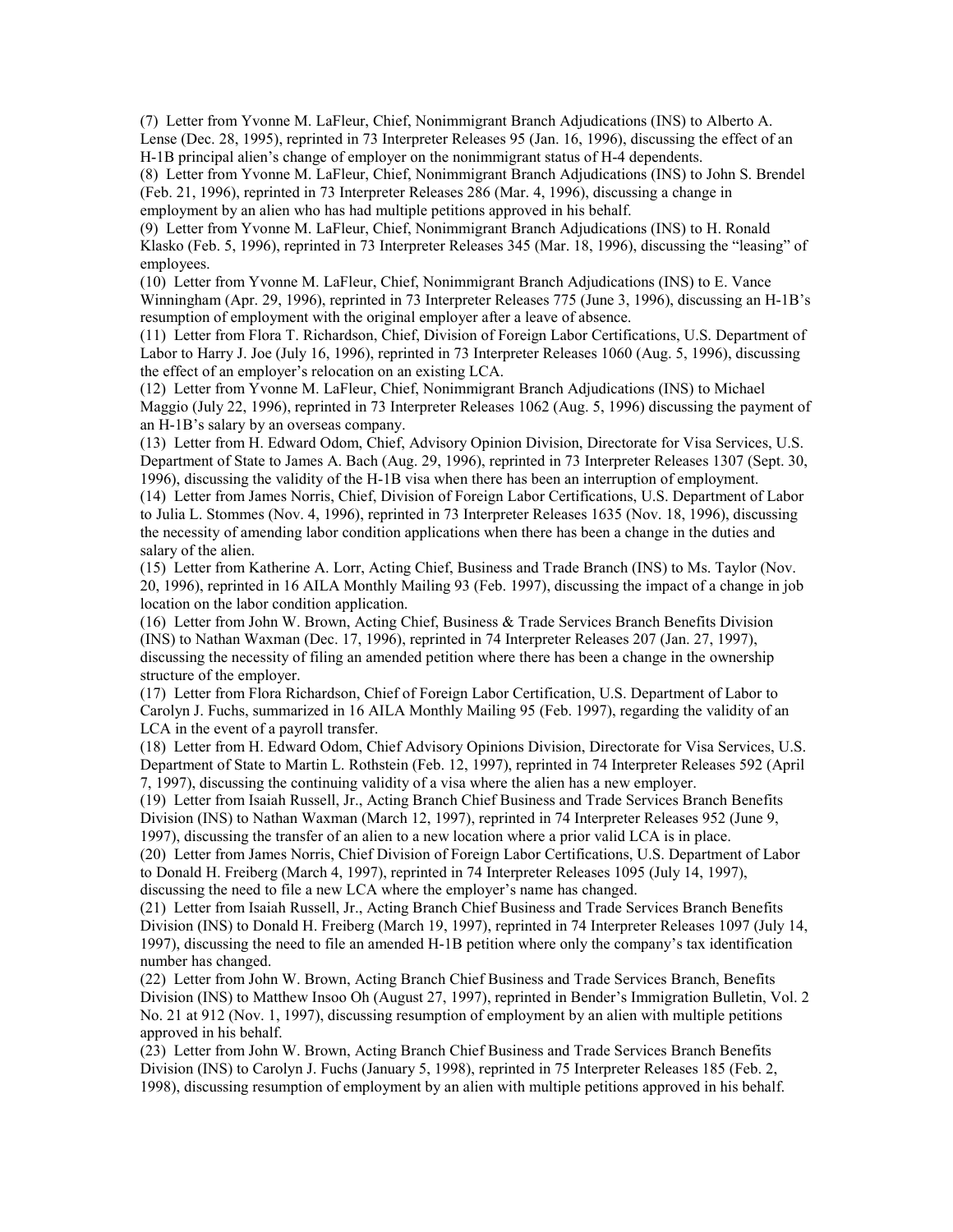(24) Letter from Thomas W. Simmons, Branch Chief Benefits and Trades Section (INS) to Shirley Tang (November 12, 1998), reprinted in 75 Interpreter Releases 1751 (Dec. 21, 1998), discussing the need to file a new petition to reflect a change in job locations.

#### III. Key Considerations

#### A. New Employer

The threshold determination to be made in a case of "changed circumstances" is whether the alien has a "new employer." If she does, a new petition must be filed. 15 To file the petition, the following must be submitted: (1) Form I-129, (2) all supporting documentation, (3) a new LCA, (4) the base petition fee (currently \$110) and (5) until October 1, 2001, the \$500 "training fee" imposed by the ACWIA. 16 If a new petition is required, it must be approved before the alien may lawfully assume employment. If the alien has simply changed jobs, it will usually be obvious that there is a new employer. However, where the only change is one in the structure of the entity that originally petitioned for the alien, determining whether a "new employer" has resulted from the change requires an understanding of the term "employer" in the immigration context. In the proposed regulations implementing the ACWIA, the Department of Labor has sought comments on whether it should adopt a single definition of "employer," using the IRS rules, for all purposes under the H-1B program. Unless such a change occurs, we must continue to analyze regulations which contain several different definitions of "employer," and a body of case law which offers little help in clarifying the meaning of the term. 17

The H-1B regulations define a U.S. employer as a party  $(1)$  who engages a person to work within the United States, (2) has an "employer-employee relationship" by virtue of authority to hire, fire, pay, supervise or otherwise control the work of the employee, and (3) has an Internal Revenue Service tax identification number. The regulations relating to employer sanctions additionally state that in the case of independent contractors, the term employer means the contractor, not the person or entity using the labor. 18 The Department of Labor's proposed regulations implementing the ACWIA also contain a definition of a new term, "employed or employed by the employer" for purposes of the secondary displacement rules. This definition lists a variety of indicia of the employment relationship as that term has evolved under common law and notes that "no shorthand formula or magic phrase can be applied to find the answer. . . ." 19

No single factor is dispositive of the issue. For example, although "authority to pay" is one of the characteristics of an employer enumerated in the H-1B regulations, the source of the alien's salary is not determinative. The Department of Labor has stated that there is "no requirement. . . that the U.S. employer pay the salary" and the alien may remain on a foreign payroll, provided that the U.S. entity "controls" the alien. 20 Further, INS has found salary to be relatively unimportant with respect to other visa categories, and administrative decisions on L-1s have clearly held that "employment" does not depend on compensation, 21 and the source of the salary is not necessarily relevant. 22

Further compounding the difficulties inherent in these determinations is the fact that the INS and the Department of Labor have sometimes offered conflicting advice. For example, with respect to the significance of a new tax identification number, the INS once opined that new I-129 petitions were not required for the employees of five companies consolidated into one corporate structure with a single tax identification number. 23 However, in another case the Department of Labor had advised that a payroll transfer to a successor company with a different tax identification number would invalidate the LCA. 24 The Department of Labor has restated this view, 25 and the INS has confirmed that it is in fact Service policy to require an amended H-1B petition if the Department of Labor requires the petitioner to obtain a new LCA due to a change in the company's tax identification number. 26

The regulations may soon address with greater particularly whether receipt of a new Employer Identification Number (EIN) or certain other employer change triggers the need to file a new LCA (and therefore a new petition with the INS). In its massive Notice of Proposed Rulemaking and Request for Comments 27 implementing the ACWIA, the Department of Labor has taken the opportunity to attempt clarification of a number of existing rules under the H-1B program. One change under consideration is the adoption of a single definition of "employer" for all purposes under the H-1B program "to the extent it may serve to accommodate common business activities and facilitate administration and enforcement of the program." 28

The Department of Labor proposes to tie in to the rules set forth by Congress in the ACWIA which, for purposes of the new "H-1B dependent" provisions, treat any group as a "single employer" if treated as such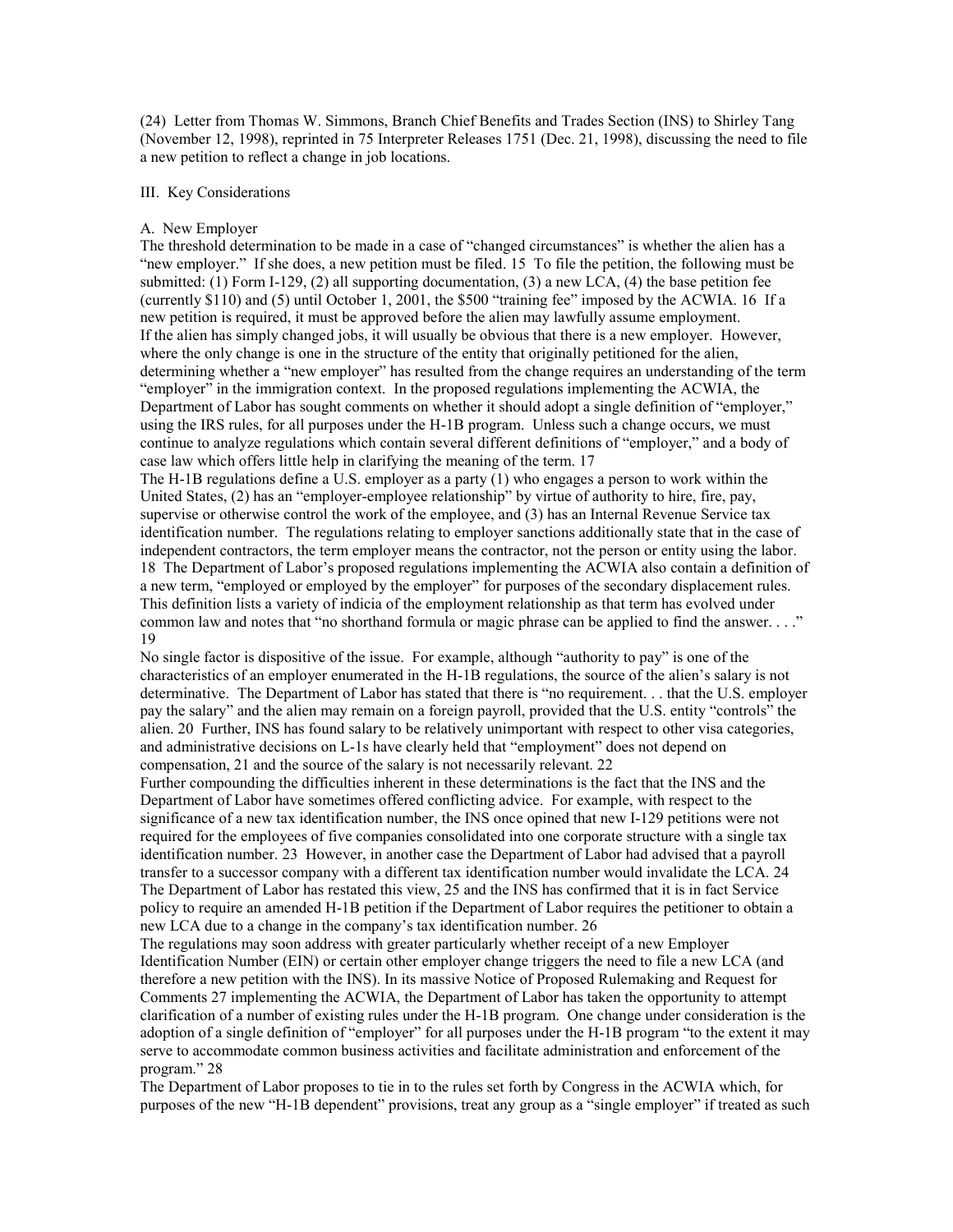under the Internal Revenue Code § 414(b), (c), (m) or (o). 29 Thus, in the Notice of Proposed Rulemaking, the Department of Labor states that it is "interested in learning from commenters the consequences of a regulation which would provide that where an 'employer' files an LCA and thereafter undergoes some change of structure (e.g., buy-out by a successor corporation; corporate restructuring of subsidiaries), the 'employer' for LCA purposes would be the entity which satisfies the Internal Revenue Code definition of a single employer." 30 An employer that has changed its corporate structure (the examples noted are by acquisition or spin-off) but which meets the IRS definition would not be required to file a new LCA despite a change in EIN. The change would be documented in its public disclosure file which would include an express acknowledgment of all LCA obligations by the successor entity.

The IRS rules treat certain related entities that report their income on a consolidated return as a single employer, even if they are separately incorporated. For example, IRC  $\&$  414(b) treats as a "single employer" two or more corporations that are part of a "controlled group of corporations." 31 This in turn is defined, through the implementing regulation 32 and the statute 33 as a parent-subsidiary, brother-sister, or combined group of companies which are connected through certain specified percentages of stock ownership.

The application of this definition will likely simplify the analysis of certain types of "successor-in-interest" cases. In applicable cases, depending upon the rule's final language, corporate counsel could presumably provide the necessary documentation establishing that the companies are treated as a single employer under IRS rules. This documentation, along with the employer's acknowledgment of LCA obligations, would be made part of the public disclosure file.

Absent final rules that provide a more authoritative source for determining whether the alien has a "new employer," the individual elements (salary, control of the alien's work, etc.) will continue to serve as indicia of an employment relationship when ownership of the petitioning entity has changed. If the new owner remains the alien beneficiary's employer, and has assumed all of the previous owner's duties and liabilities including those of the prior owner relating to the filing of the labor condition application, the new owner should qualify as a "successor-in-interest" – a legal principle recognized by the INS. 34 However, unless the Department of Labor rules change, a successor company meeting all these criteria would still have to file an amended petition if the reorganization has resulted in issuance of a new tax identification number.

Faced with these vague or contradictory interpretations, it has been recommended that wherever possible the entities themselves spell out who will be the alien's employer, addressing such issues as payroll, control of the alien's work and obligations to the employee. 35 Although this may not fully settle the matter, the Service has indicated (in correspondence addressing "employee leasing" issues) that it "is unwilling to designate a particular company as the petitioner. . . as it is not the responsibility for the Service to provide such determinations. The decision as to who the employer is in a given situation is made by the entities involved in the employment agreement." 36

B. Material Changes in Employment

Where there has been a "material" change in employment, the INS regulations provide that an amended petition must be filed. 37 "Minor" changes are generally addressed by apprising the Service of the change if and when the petitioner requests an extension of stay. 38

According to one advisory opinion, a change is "material" if it "directly impacts the alien's continued eligibility for H-1B classification." 39 This should not interpreted to mean that if the alien will qualify for H-1B status based on the new petition, the change is immaterial. For example, a change from one specialty occupation to another requires the filing of a new petition, even though both the old and new positions may qualify the alien for H-1B classification. 40

As the term remains largely undefined by regulation, analysis of the "materiality" of the change can only be made on a case-by-case basis. Indeed, even the regulations proposed by the INS to clarify when an amended petition is required do no more than "codify the longstanding Service policy and practice" set forth in the 1992 Hogan memorandum, and provide three examples of changed circumstances. The regulation then warns that "these examples are not all-inclusive, it is the responsibility of the petitioner to determine whether, in a particular case, there exists a material change in the terms and conditions of the H nonimmigrant alien's employment or training necessitating the filing of an amended petition." 41 Accordingly, the guidelines issued by the Central Office and a number of INS and Department of Labor advisory opinion letters addressing specific changes will be reviewed below.

C. "New" vs. "Amended" Petition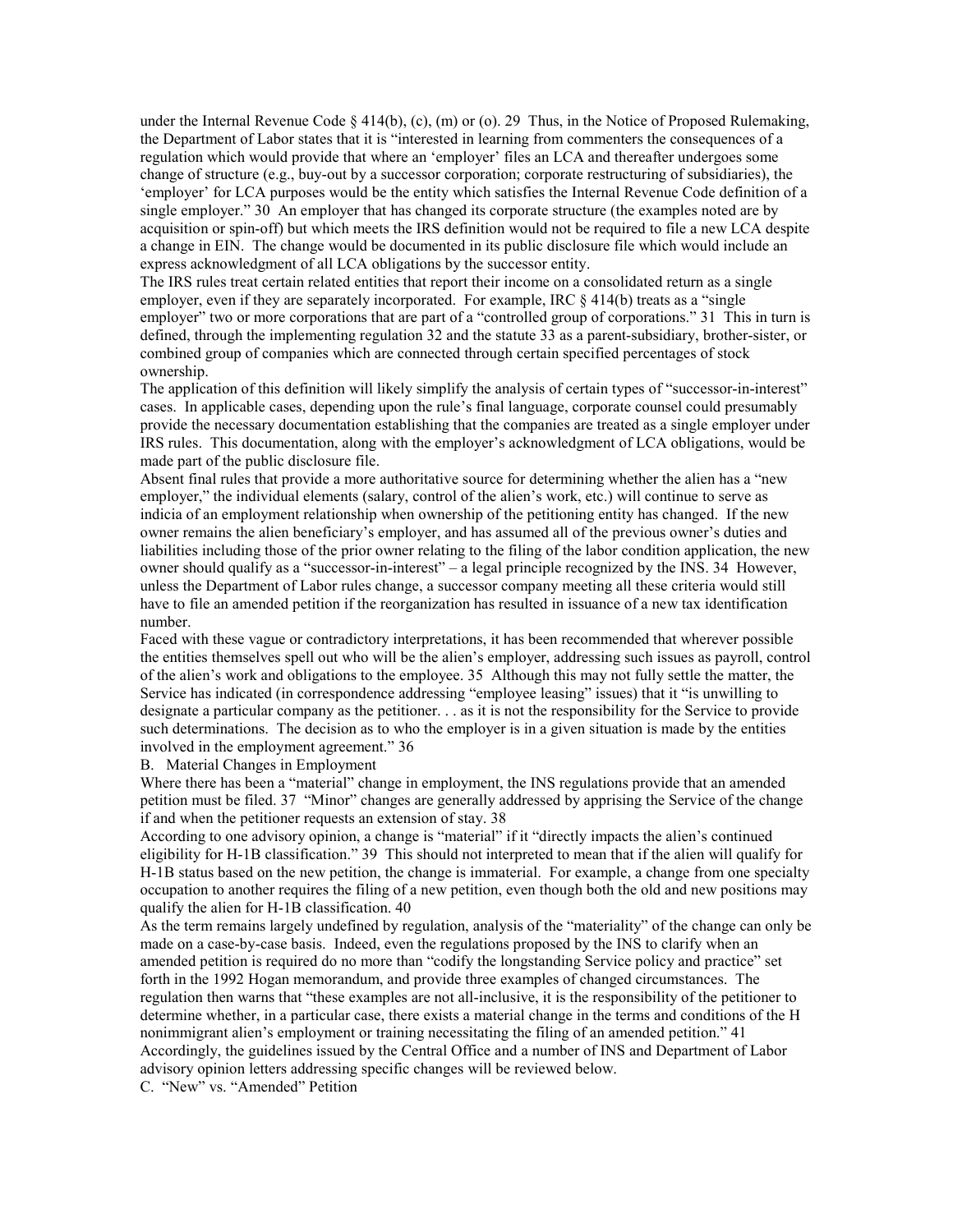Most INS advisory opinions pertaining to the need to file a "new or amended petition" fail to distinguish between the two. 42 In response to a direct inquiry as to which should be filed, the Central Office has indicated that "a new petition would be required only if it is determined that the alien will be employed by a new employer since I-129 petitions are employer-specific. Amended petitions on the other hand, would be filed to address other material changes which occur in the terms and conditions of the beneficiary's employment, e.g., a change in the beneficiary's job duties." 43 This letter goes on to state that "a petitioner has the option of filing a new petition in lieu of an amended petition."

Whether the petition is "new" or "amended," the petitioner must file Form I-129, but an amended petition does not require the duplication of supporting documentation. 44 For an amended petition, the filing fee (further discussed below) is the "base" petition fee unless the petitioner is also requesting an extension. Both a new petition and an amended petition requesting an extension must include the additional \$500 fee imposed by the ACWIA.

Apart from the difference in filing fees, the principal distinction between the two may lie in the timing of the application. It is clear from the regulations that an employee is not authorized to work for the new employer until the new petition is approved. By contrast, in the case of an amended petition, the Service has indicated that a petitioner would not be penalized for filing an amended petition after the occurrence of a material change, since nothing in the current regulations specifies when an amended petition should be filed. 45 In addressing the specific question of a change in geographic location, the Service has allowed that "the alien may transfer to the new location prior to the approval of the amended petition." 46 Note, however, that as with other issues arising under changed circumstances, conflicting opinions have been offered with respect to timing. An earlier INS pronouncement indicated that "if an amended petition is required, it must be adjudicated prior to the alien commencing employment under the terms of the amended petition." 47

# D. Filing Fees

The ACWIA imposes a \$500 filing fee, over and above the "base" petition fee, on all H-1B petitions filed between December 1, 1998 and October 1, 2001. The fee applies to all petitions for new employment (whether initial, concurrent or sequential) and to the first extension of stay filed by an employer. Certain institutions of higher education and nonprofit or governmental research organizations are exempt from the fee.

The INS has experienced some initial problems implementing the new fee. For example, interim regulations note that the additional fee is not required of an employer filing an amended petition under 8 CFR  $\S 214.2(h)(2)(i)(E)$  unless a petition has the effect of extending the alien's status and is the first petition that the employer has filed to extend the alien's status. 48 However, the regulation improperly transposes the terms "change in employer" and "change in employment." Furthermore, the rule's commentary provides that the \$500 fee is required for a "change in employment (e.g., a change from one specialty occupation to another specialty occupation.)" This is clearly inconsistent with the provision that amended petitions do not require the \$500 fee, since a change in job duties, even from one specialty occupation to another, is properly addressed by the filing of an amended, not a new petition. (Indeed, it is even cited as a specific example of a change requiring an amendment in INS' proposed regulations. 49) Accordingly, such a change should not be subject to the \$500 fee unless the petition is also seeking extension.

Anecdotal evidence suggests that contractor personnel responsible for receipt of I-129s at Service Centers do not always recognize the distinction between new and amended petitions and have improperly required the additional fee on amended petitions. It has therefore been recommended that amended petitions be submitted with the fee waiver form, Form I-129W, (although it is not intended for such purpose), and that both the I-129 and I-129W be clearly marked "AMENDED PETITION – NOT SUBJECT TO THE \$500 TRAINING FEE." 50

#### IV. Specific Changes

#### A. Corporate Changes

#### 1. Mergers & Consolidations

A new legal entity created as the result of a merger or consolidation is clearly a "new employer," and a new petition, supported by a new LCA, must be filed. 51 By contrast, when existing business entities are simply restructured or consolidated, there may be no new entity created as a result of the change. In the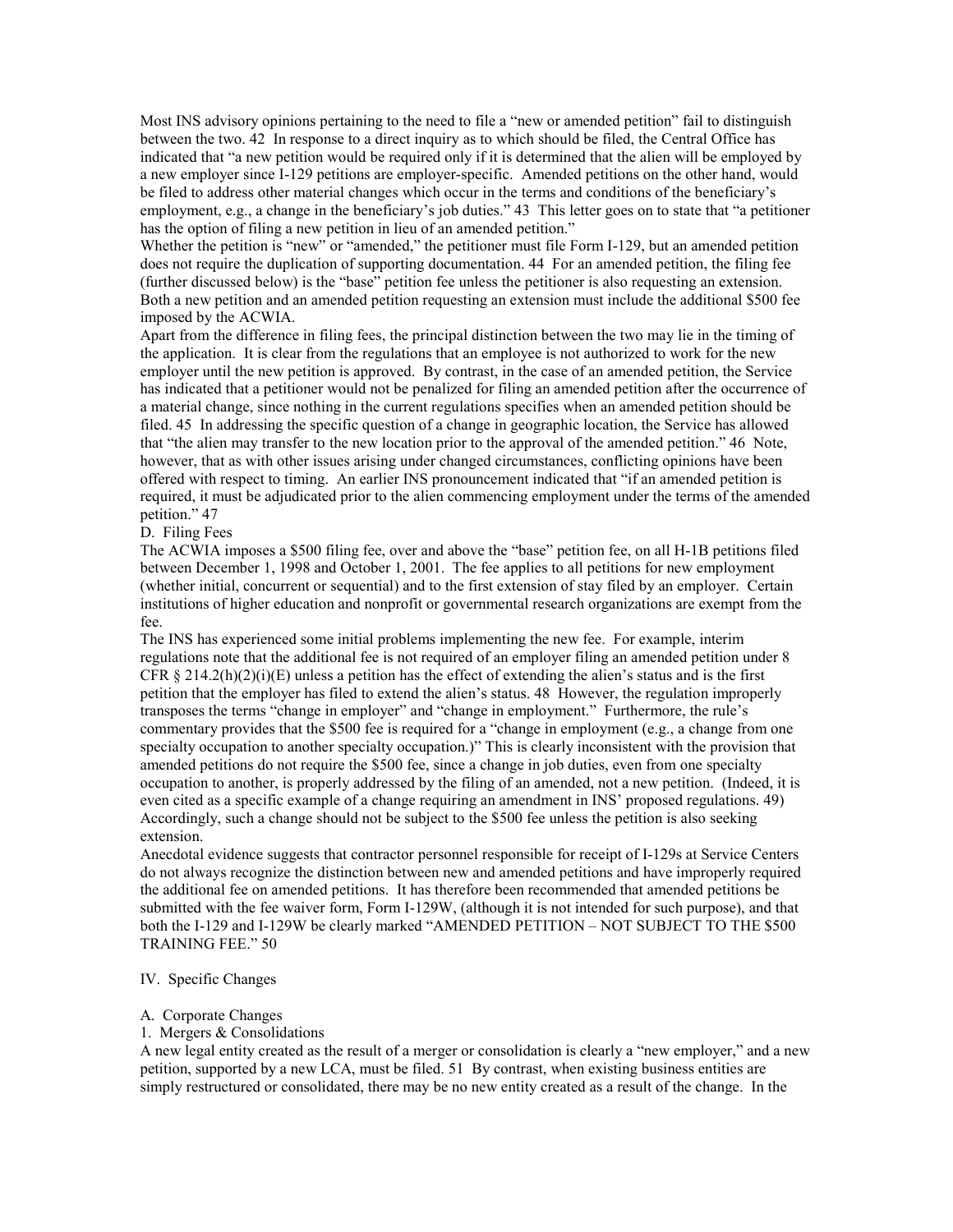latter case, the surviving company may assume all rights, duties and obligations of the H-1B sponsor which it has absorbed, yet the name, payroll or other aspect of the employing entity may change. Mergers and consolidations that do not result in creation of a new legal entity must be analyzed on a caseby-case basis, to determine whether "the petitioning entity continues to remain the alien beneficiary's employer." 52 Where the surviving entity assumes all rights, obligations and duties of the original petitioner (presuming that no other material change exists in the terms or working conditions), the principle of "successor-in-interest," which the Service has acknowledged it accepts, 53 presumably controls. This is especially true in light of the fact that most mergers and consolidations are creatures of statutory law, under which the surviving or consolidated corporation is required to assume all liabilities, obligations and penalties of each of the constituent corporations. 54 Accordingly, statutory mergers of this nature would appear to comport even with the narrow view of "successor-in- interest" recognized by the Service. 55 However, as previously noted, the Department of Labor's definition of "employer" has brought about some anomalous results. It applies a three-pronged test, the third prong of which is that the employer "has an Internal Revenue Service tax identification number." 56 Therefore, the issuance of a new EIN is deemed to be "material," invalidating the LCA. If the LCA is invalidated, a new or amended petition must be filed. 57 The Department of Labor proposals discussed above would address these true successor-in-interest cases in which only the EIN has changed, obviating the need to obtain a new LCA, and permitting the employer to merely document the change in its public disclosure file. 58

2. Acquisitions

A new or amended petition is generally not required when the petitioner's stock has been acquired, presuming that (1) it is only ownership of the petitioning entity which has changed, (2) the petitioning entity continues to be the alien's employer, and (3) the owner(s) assume all of the previous owner's duties and liabilities, including those of the prior owner relating to the filing of the labor condition application. 59 Where the petitioning company's ownership does not change but its assets have been acquired, the Service will also recognize the concept of "successor-in- interest," presuming that the purchaser has assumed both the assets and liabilities of the portion of the company that employs the H-1B have been assumed. 60 This rule may have very limited application, however, as asset acquisitions are often pursued in lieu of other arrangements precisely because the acquiring company is not willing to assume the liabilities of the company purchased.

As with other changes, situations involving acquisitions must be assessed on a case-by-case basis. Where no new or amended petition is required, the purchasing company should notify the Service of the purchase of the H-1B sponsor if it petitions for extension of stay for affected employees.

3. Transfer from One Branch or Firm to Another within the Same Organization

Mere transfer from one branch of a firm to another branch of the same firm does not require the filing of a new or amended petition, "since a branch of a firm is not considered to be a separate entity from its parent company." 61 However, according to the Aleinikoff memo, when the beneficiary is transferred from one entity to another entity within the same organization, a new or amended petition should be filed if the new entity becomes the beneficiary's U.S. employer. 62 This is one of the changes that would likely be affected by a revision in the Department of Labor rules. If the past and proposed employing entities are treated as a "single employer" under IRC  $\S 414(c)$ , (c), (m) or (o), no new LCA would be required. 63

In either case, a transfer also involving a change in the job site could invalidate the underlying LCA. If it has, an amended petition must be filed. 64

# 4. Name Change

When only the name of the company changes, no new or amended petition need be filed. 65 The regulations proposed by the INS 66 specifically state that a change in name of the petitioning entity, standing alone, is not a material change. Note, however, that amending the I-129 even though it is not required may prevent the beneficiary from experiencing undue difficulty on future entries into the United States.

#### 5. Business Dissolutions

If the petitioner goes out of business, the approval of the petition is automatically revoked. 67

#### B. Geographic Changes

1. Change of Location

#### a. INS Rule

Both the INS Operations Instructions and the Central Office memoranda have stated that the mere transfer of the beneficiary to another work site while performing the same duties with the same employer does not necessitate the filing of an amended petition. This rule is severely limited, however, by the fact that an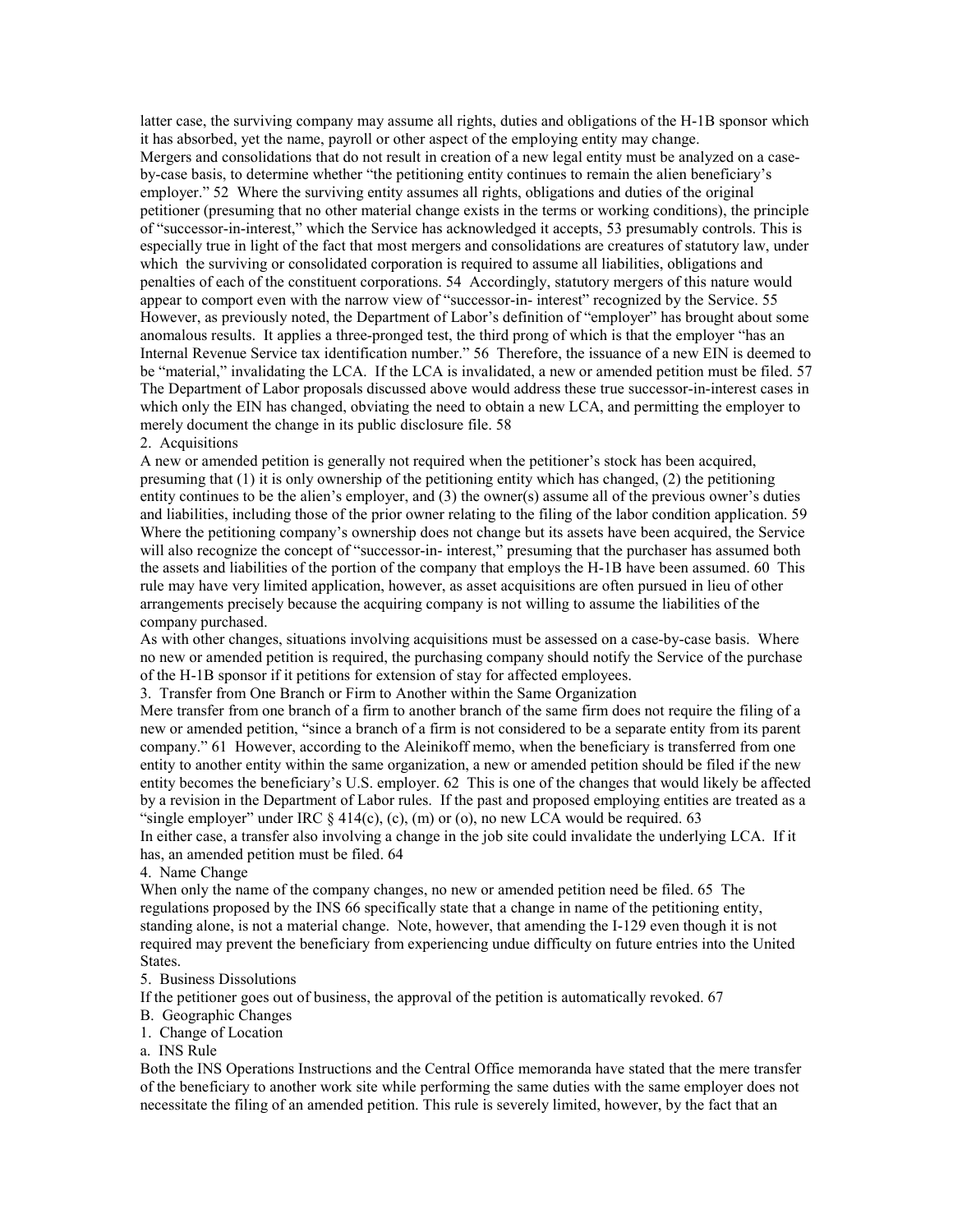amended petition is required if the petitioner is required to obtain a new LCA from the Department of Labor. 68 Moreover, the Department of Labor has previously stated that employment of an H-1B worker in an area not reflected on a currently valid LCA may be both a misrepresentation of a material fact on the LCA and a violation of the H-1B beneficiary's lawful status. 69

b. Department of Labor Rule

The general rule is that a new LCA is required before an employer places an H-1B employee at a worksite outside the area(s) of intended employment identified on the employer's original LCA. 70 "Area of intended employment" is defined as the area within normal commuting distance of the H-1B worker's place of employment. Any place within the same Metropolitan Statistical Area (MSA) will be deemed to be within normal commuting distance of the place of employment. 71

In its proposed regulations, the Department of Labor has stated unequivocally that under the H-1B program, every worker is protected by an LCA and no H-1B worker is legally permitted to "rove" or "float" without an applicable LCA that prescribes the employer's obligations as to notice, wages, and all other program requirements for that worker. 72

Accordingly, the Department of Labor states that an employee is permitted to "rove" only in the following three circumstances:

· Where the worker is dispatched to "non-worksite" location(s),

 $\cdot$  Where the worker is dispatched to worksite(s) within area(s) of employment covered by LCA(s), or

· Where the worker is dispatched to worksite(s) not covered by any LCA, pursuant to the "short term" placement option.

c. Transfer to a "Non-Worksite"

Under both current and proposed regulations, the threshold determination should be whether the worker is being placed at a new "worksite," since temporary placement at a "non-worksite" requires no employer action. A "worksite" is the "physical location where the work is actually performed." 73 The interpretation of the term has been a source of contention, with the Department of Labor having previously taken the extreme position that brief attendance at a business meeting or outside consultation with clients could constitute performance of services at a "worksite." This led to potentially absurd results, since under the posting rules that were then in effect, even an extended business lunch or an appearance in court could have prompted the need to post notice at the "worksite."

The proposed regulations take a more common-sense view of what "worksite" means, interpreting "worksite" as not including any location where

· Employee developmental activity is performed (i.e., management conference, staff seminar, business meeting or formal course – but not "on-the-job training") or

· The employee's job functions require short-term presence at the location, provided that (1) the nature of the worker's occupation or duties mandates his/her short term presence at the location, (2) such presence is casual and short-term (i.e., no more than five consecutive work days) and (3) the H-1B is not there as a "strike breaker."

Noting that this interpretation will not result in "absurd or unduly burdensome situations," the Department of Labor cautions that it will "look carefully at situations which appear to be contrived or abusive." 74 Examples of "non-worksite" situations may include a computer engineer who troubleshoots at a client's location, a sales representative making a customer call, a manager monitoring performance of out-stationed employees, an auditor conducting a review, a physical therapist making a home visit, or persons making court appearances, having business lunches or conducting library research. 75

If a location is a non-worksite, the employer need not file a new LCA or post notice. The employer's obligations as to that H-1B worker are governed by the LCA for the worker's home station area of employment, even if the non-worksite location is within an area of employment covered by a different LCA. 76

## d. Transfer to a New Worksite

If an employer is placing an H-1B worker at a new worksite, the next issue is whether the worksite is within an area of intended employment already covered by an LCA. Under the Department of Labor rules, an H-1B worker may leave his or her home station worksite to perform job functions at (1) worksite(s) within the same area of employment and thus covered by the same LCA already applicable for that employee, or (2) at worksites in some other area of employment covered by a different LCA. The employer's obligations (e.g., wages, travel expenses) as to that H-1B worker for that worksite are prescribed by the home station LCA, unless the worker is permanently reassigned to the new area or is dispatched to that new area for an extended period of time, to be determined on a case-by-case basis. 77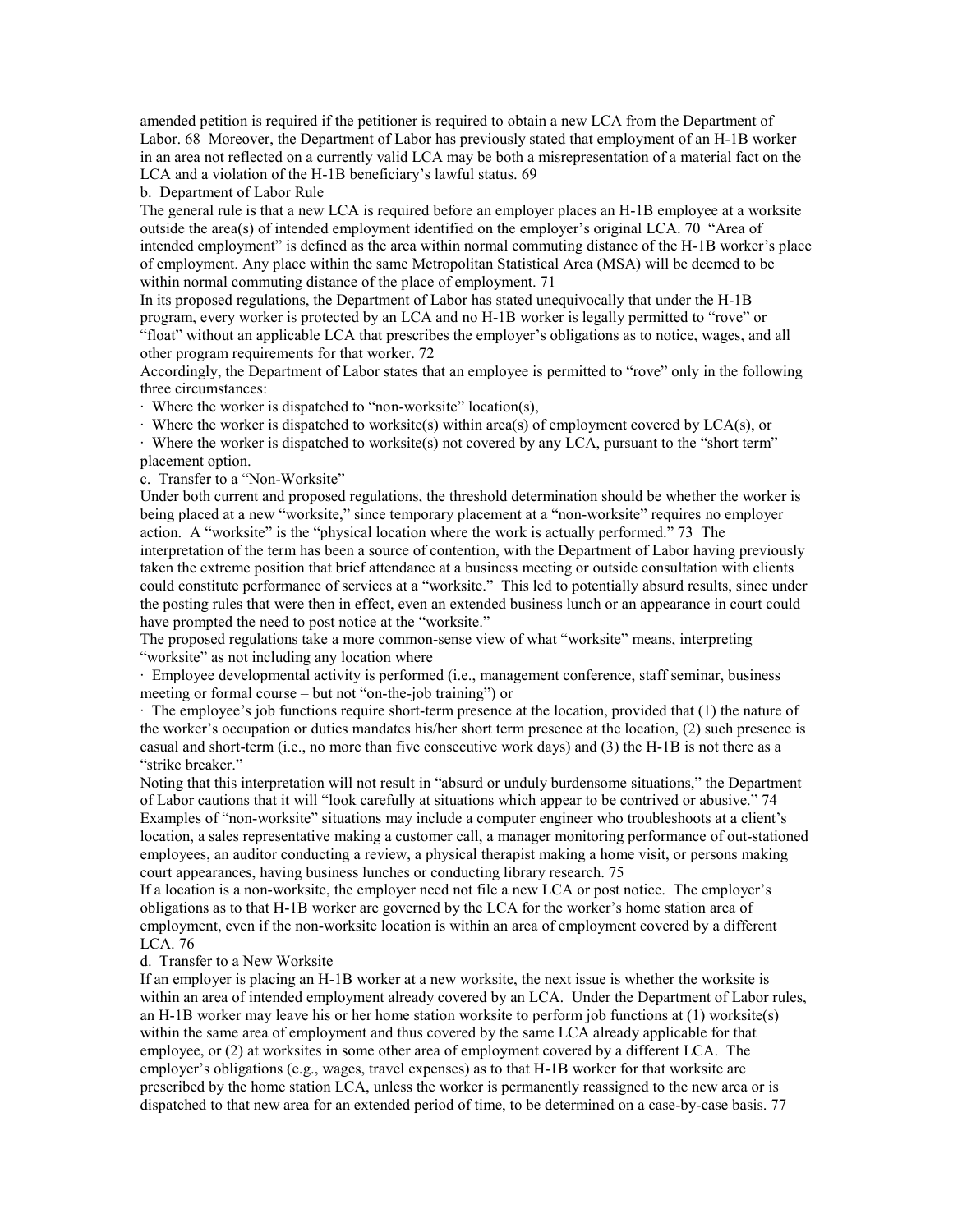With respect to a worker being placed at a new worksite, the regulations promulgated by the Department of Labor in 1994 provided that the employer was required to post notice at the worksite prior to or at the time of the H-1B worker's placement. 78 This was one of the provisions the Department of Labor was specifically enjoined from enforcing in the NAM suit, 79 as having been promulgated in violation of the APA without proper notice and opportunity to comment. The proposed regulations reinstate the posting requirement and allow such posting to be accomplished by electronic means through e-mail or the employer's intranet, 80 as an alternative to posting "hard copy."

With respect to transfers to new worksites outside the area of intended employment, the INS has confirmed that, so long as the employer had approved LCAs for both locations, no amended petition need be filed. 81 The approved LCA for the new location need not have been submitted in support of the original I-129 petition, as long as the petitioner had valid LCAs "in place" for both locations when the petition was first filed with the Immigration Service.

The INS has taken the position, however, that if the employee never worked at the location shown on the I-129 but went directly to the "new" location upon entering the United States, "the employer must file a new petition with the INS." 82 Further, the proposed Department of Labor regulations indicate that the "short term placement" option, discussed below, would not be available in such circumstances, since a worker initially coming to the United States from outside the country "must be placed at a location covered by the LCA on which the H-1B petition is based." 83

e. Short-Term Placement Option (90-Day Rule)

The most significant regulatory provision struck down by the NAM suit 84 was the short-term placement rule, under which employers were allowed to place H-1B workers at worksites in areas of employment not listed on previously filed LCA(s) for a period of 90 days within a three-year period, without filing a new LCA. The provision has been reintroduced by the proposed regulations, with a slightly modified version of the manner in which the 90-day limit is tabulated.

The proposed regulation counts workdays on a per-worker basis, so that the cumulative period of 90 days will have been reached when any H-1B worker works for 90 days at any worksite or combination of worksites in the new area of employment. The regulations caution that the employer may not "continuously rotate H-1B nonimmigrants to an area of employment in a manner that would defeat the purpose of the short-term placement option." 85

Under the proposed rule, as an alternative to filing an LCA for a new area of employment, the employer could place the worker at the new worksite without filing a new LCA for the new area so long as:

· The 90 day cumulative period, tabulated in accordance with the above rule, is not exceeded

· The H-1B worker receives the applicable wage rate (the higher of the prevailing or actual wage) under the LCA certified for the worker's permanent worksite

· The employer compensates the worker for all travel expenses, with the Federal government per diem 86 serving as the minimum for reimbursement, and

· No H-1B worker is placed at a location where there is a strike or lockout for the same occupation. 87 Note that the short-term placement option is not available to relocate a worker to an area for which the employer already has a valid LCA. It may not, therefore, be invoked by an employer to "overcrowd" an area of employment – i.e,. where there is an approved LCA for ten slots and the employer now seeks to temporarily place an eleventh H-1B worker. However, as a matter of enforcement discretion, the Department of Labor has stated it would not cite a violation in this case so long as (1) the number did not significantly exceed the number shown on the LCA, (2) there were no other violations, and (3) the employer was making a good faith effort to comply, such as taking timely steps to file an additional LCA and revised petition. 88

#### 2. Multiple Locations

The regulations provide that if the alien will be rendering services in more than one location, an itinerary with the dates and locations of the services must accompany the petition. The petition is filed with the Service office having jurisdiction over H-1B petitions in the area in which the petitioner is located, which for this purpose is the address the petitioner specifies as its location on the I-129 petition. 89

In practice, INS has allowed the itinerary requirement to be met in any number of ways. For example, the listing of locations on the LCA may in some cases suffice as an itinerary, or the general statement of the alien's proposed or possible employment by an employment contractor may be acceptable. The itinerary need not list each and every day of the alien's employment in the United States. 90

The proposed regulations reflect a liberal interpretation of the itinerary requirement, adding language which permits a petitioner who has not yet determined all employment locations to provide, in addition to the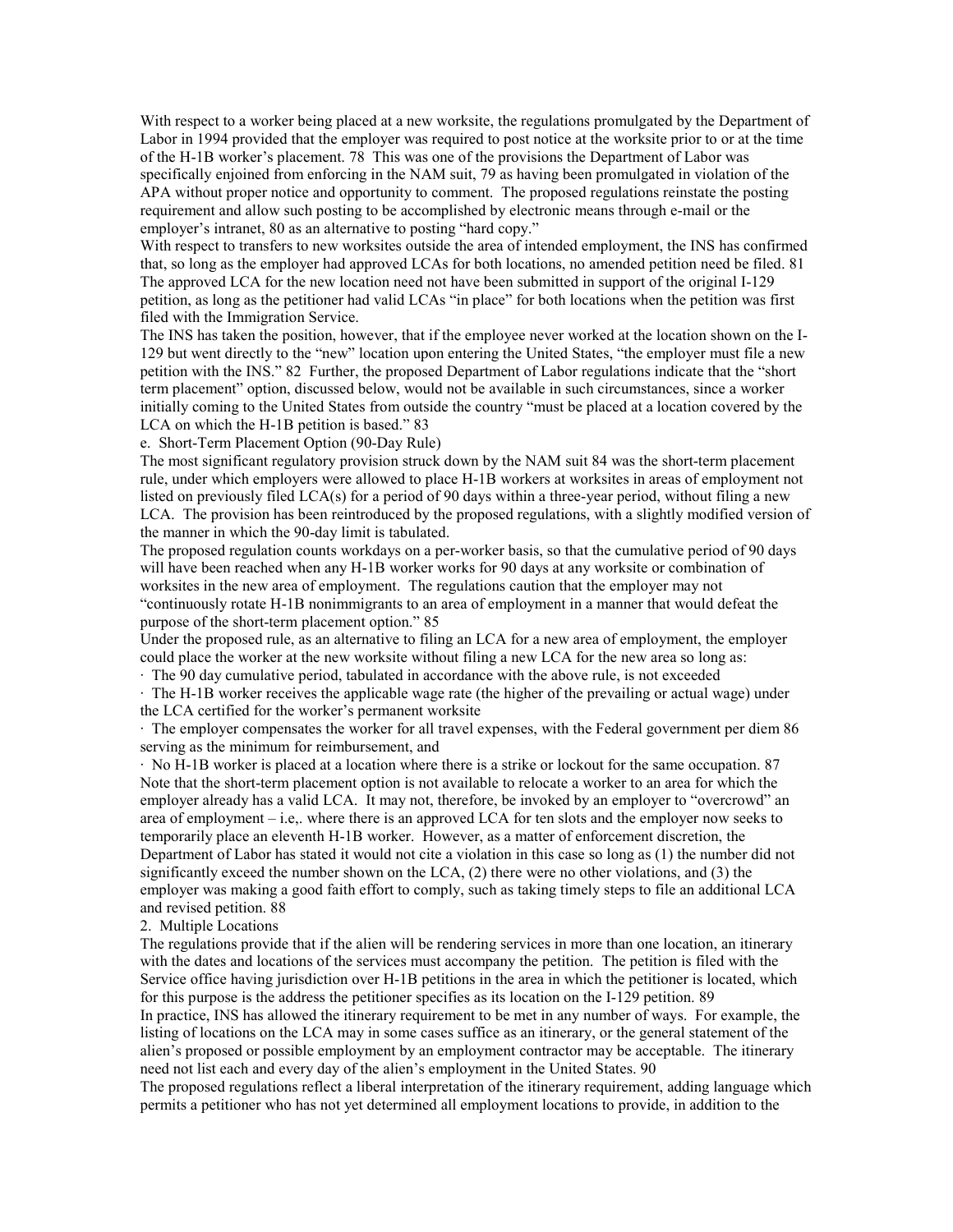itinerary of known employment, a description of proposed or possible employment for the period covered by the petition. Note, however, that agents (other than agents who are functioning as employers) will still be required to furnish a complete itinerary and may be required to back it up by providing copies of contracts. 91

Where the itinerary changes "before the petition is adjudicated by the Service" the petitioner need not file a new H-1B petition. However, the petitioner must submit a new LCA reflecting the work sites and notify the Service of the change. 92

The Department of Labor regulations permit the employer to list multiple places of employment on the LCA. The proposed draft of the new ETA-9035 (which can be electronically scanned) would list an initial work location and space to enter four "additional or subsequent" work locations. All places of employment covered by the application must be located within the jurisdiction of a single regional Employment and Training Administration (ETA) office, or, if the nonimmigrant(s) is (are) to be employed sequentially in various places of employment, the application is to be submitted to the regional office having jurisdiction over the initial place of employment. 93 The petitioner must furnish notice of filing the LCA to the collective bargaining representative in the area of intended employment. If there is no such bargaining representative, the petition must post the notice at a conspicuous location (or, under the proposed regulations, by electronic means) 94 at each place of employment where an H-1B worker will be employed in the area of intended employment. 95

## C. Multiple Employers

According to the regulations, if the alien will perform services for more than one employer, each must file a separate petition with the Service Center having jurisdiction over the area where the alien will perform services or receiving training, unless an established agent files the petition. 96 In spite of the Department of Labor's earlier pronouncement that different employing entities could be treated as joint employers, 97 the INS has stated that it does not recognize the concept of "co-employers" in employee leasing agreements. When employers share responsibilities for the employee, one of the firms must designate itself as the employer, or, if the alien has two employers, each must file a petition. 98 (If there are also multiple locations, see the preceding discussion respecting the need to file an itinerary, and the Department of Labor requirements.)

The INS has consistently stated that neither the new employer nor the beneficiary need take action with the INS if the beneficiary switches employers, as long as multiple petitions were approved and the petition for the current employer remains valid. For example, where an alien had two petitions approved on her behalf, elected to take up employment with Employer A, but later became dissatisfied and switched to Employer B, no new or amended petition was required. 99 Similarly, the Service has advised that, presuming both employers have petitions approved, an alien could take a 6-8 month leave of absence from Employer A to work for Employer B, and then resume working for Employer A without filing a new H-1B petition. 100 Nor was a new petition required when the beneficiary had switched back and forth between a parent company and its subsidiary, where both had approved H-1B petitions. 101 In another case, the fact that the beneficiary was outside of the United States when the petition for Employer B was approved but was readmitted on the visa issued for Employer A (by whom the alien was at that time still employed), was not deemed a relevant factor. 102

It is important to note that in each of the above cases, the original H-1B petition had not been revoked. Under the regulations, however, a petitioner is supposed to promptly notify INS when the beneficiary is no longer employed by the petitioner, at which time INS may then revoke the petition. 103 While the present rule provides for revocation on notice under these circumstances, the proposed rule would make revocation automatic when the INS is notified that the beneficiary is no longer employed by the petitioner. 104 Further note that although the INS allows for multiple employers, the Foreign Affairs Manual (FAM) provides than an alien may not hold more than one valid visa in the same classification at the same time. 105

#### D. Strikes and Lockouts

As part of the LCA, the employer is required to state that there is no strike, lockout or work stoppage 106 in the occupational classification in the area of intended employment as of the date of filing. If such labor dispute occurs during the validity period of the LCA, the employer must notify the ETA within three days, and may not place, assign, lease or otherwise contract out an H-1B nonimmigrant to any place of employment where there is a strike or lockout in the same occupational classification as the H-1B. 107 The penalties for violations of this provision can be harsh. An employer who files an LCA during a strike or lockout may be subject to sanctions under INA  $\S 212(n)(2)(C)$ , which provides for fines and possible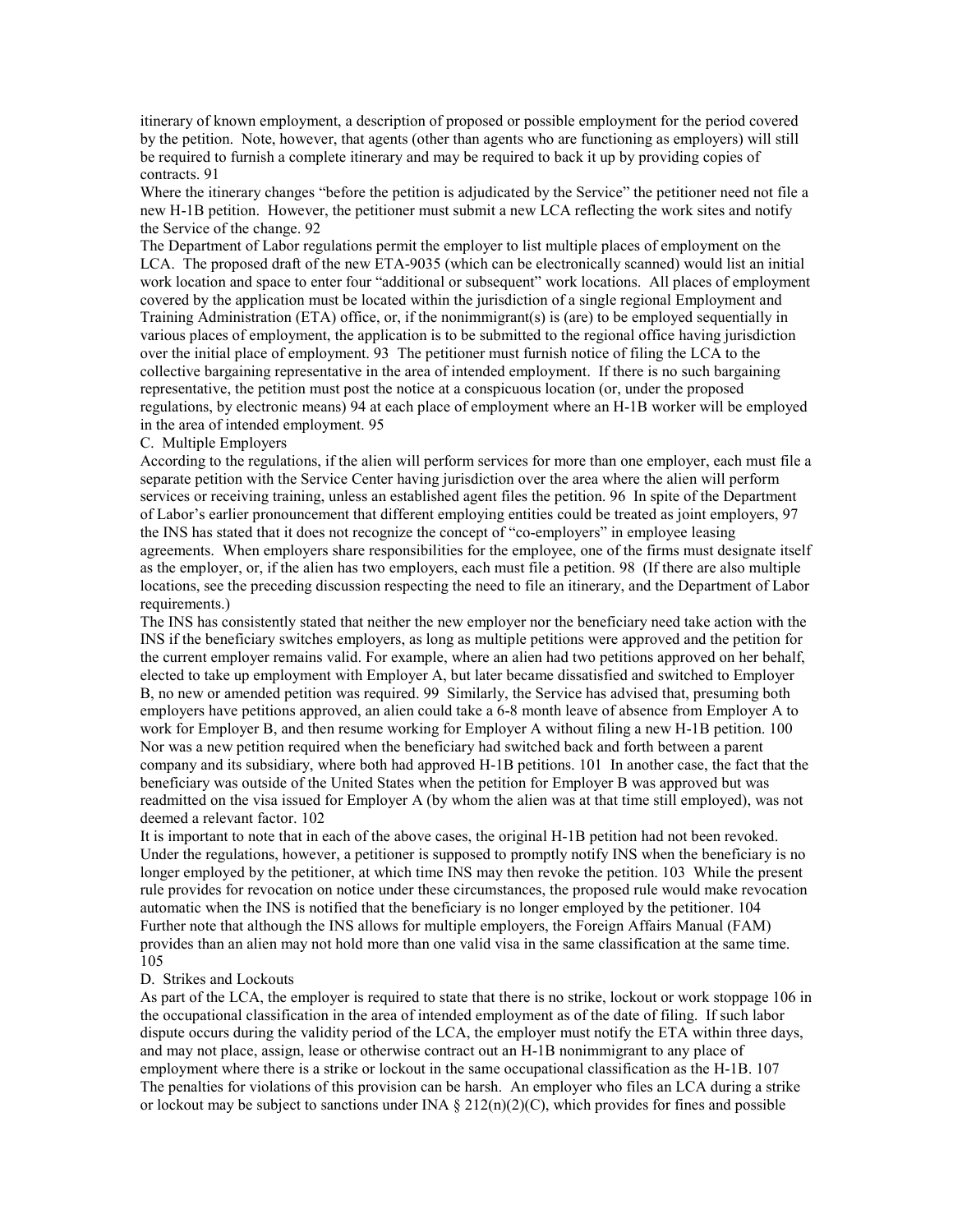debarment from filing of employment-based petitions for at least one year. 108 While the employer is not required to maintain documentation to substantiate the "no strike or lockout" statement, in the event of an investigation the employer bears the burden of proving that there was no strike or lockout at the time of filing and during the validity of the LCA. 109

The existence of a labor dispute can also affect an H-1B worker's status. If the Secretary of Labor certifies that a strike or other labor dispute is in progress in the occupation at the place where the beneficiary is to be employed, and that such employment would adversely affect the wages and working conditions of U.S. citizen or lawful permanent resident workers, then: (1) a petition for H-1B status is to be denied; (2) if already approved, but the alien has not yet entered the United States or has entered the United States but has not commenced the employment, approval of the petition is suspended and the alien shall be denied admission. An alien who participates in a strike or labor dispute is not deemed to be in violation of status solely by virtue of such participation but is still subject to all other terms and conditions of such status and duration of authorized stay. 110

#### E. Job Changes

Routine promotions are generally not deemed "material," as they do not directly impact the alien's continued eligibility for H-1B classification. 111 Accordingly, the Service has held that "a promotion to a higher position within the same occupation would not normally require the filing of an amended petition, provided that the alien is required to utilize the same academic training as was required in the former petition." 112 However, the INS has also stated that "[i]f the alien's job duties change to the extent that the duties are no longer those of the position identified on the original petition and the supporting LCA, a new or amended petition must be filed. 113

Similarly, a salary increase which is commensurate with a promotion within the same occupation would not generally be a material change and thus would not require a new petition or a new LCA. (In the Service correspondence discussing the promotion issue noted above, the attorney's inquiry indicated an increase in pay from \$27,000 to \$35,000. 114) However, the employer would have to develop and maintain documentation explaining the changes to show that, after such salary adjustment, the wages paid to the H-

1B nonimmigrant are at least the greater of the adjusted actual wage or the prevailing wage for the occupation in the area of intended employment. 115 Furthermore, if in determining the "prevailing wage" the employer relied on a published survey or other source data that provided various levels of wage based on the level of skill, the employer must adjust the rate of pay in accordance with the appropriate level for the new petition. 116

A change to an occupation not listed on the LCA invalidates the LCA. 117 In this regard, a promotion that results in the application of a new Occupational Code (such as a move from professional employment to a management level position) may constitute a change in occupation. When the new job is in a different specialty occupation, INS will deem this to be a material change. The INS Central Office memoranda and the proposed regulations make it clear that a change in duties from one specialty occupation to another necessitates the filing of an amended petition.

Whether a change in duties rises to the level of a change in specialty occupation depends on the specific circumstances of each case. In the example provided in the Aleinikoff memorandum, if an alien physician is admitted to the United States to teach or conduct medical research and then seeks to provide clinical care, an amended petition must be filed. 118

## F. Hours

Employers should also consider whether the filing of an amended petition is required, or is advisable, when there has been a significant change in hours. Under the ACWIA, Congress has now reinstated the Department of Labor's "no benching" rules, which were struck down in the NAM decision. These rules impose an affirmative duty upon an employer to pay wages to an H-1B who is in "nonproductive status," unless such nonproductive status is due to either the worker's own initiative or certain circumstances which render the worker unable to work.

When an employer does not have sufficient work for the H-1B worker to make payment of his/her required wages feasible or advantageous to the employer, the employer may terminate the H-1B's employment, notify the INS and pay for the alien's return transportation. 119 If the employer continues to employ the worker, but his or her hours have changed significantly, the employer may wish to file an amended petition to reduce the worker's hours in order to avoid remaining liable under the no benching rules for the number of hours listed on the previous petition. 120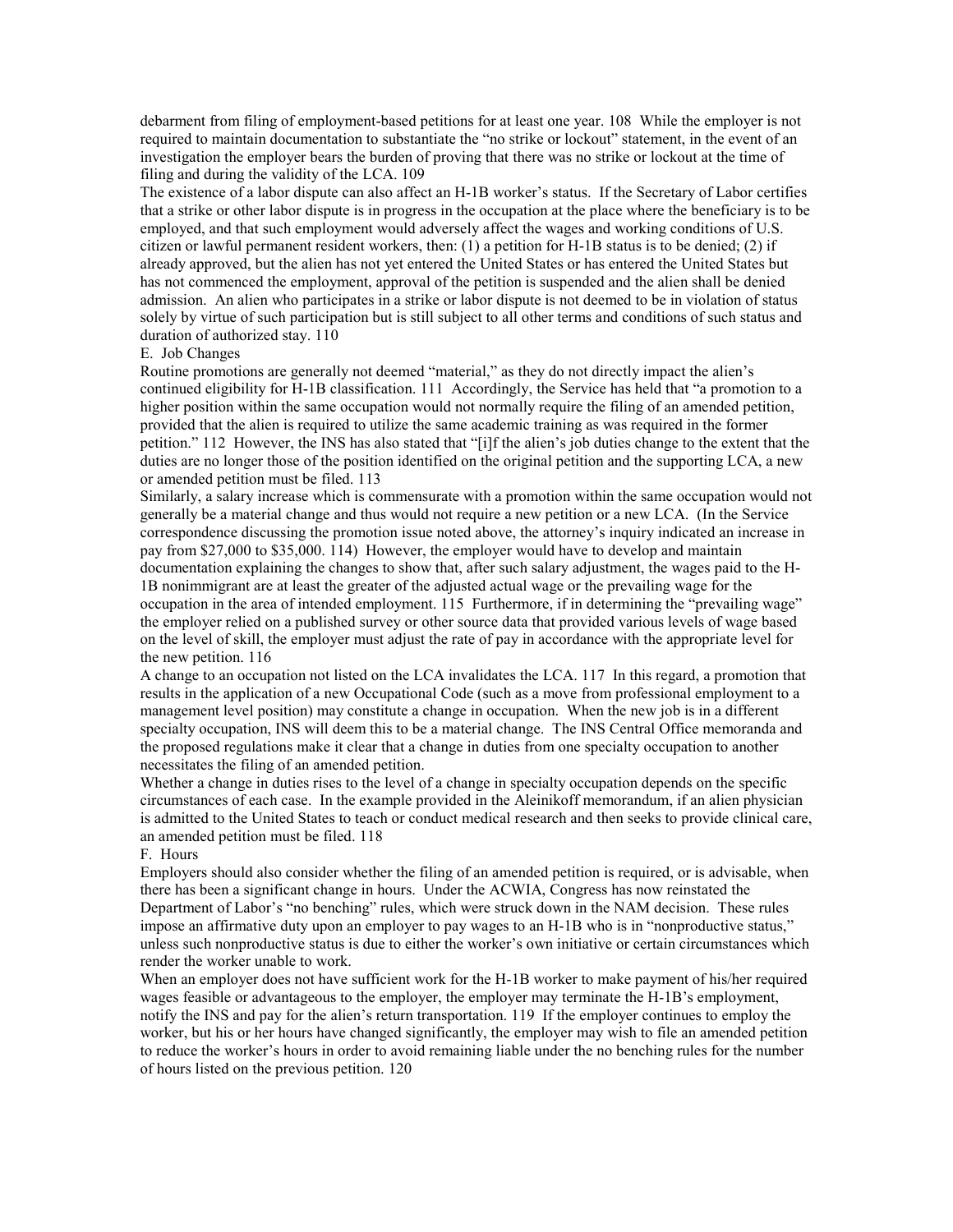## V. Procedural Considerations

# A. Dependents

An H-4 visa is not employer-specific. 121 Accordingly, when the H-1B visa holder changes employers, no action is required to amend the status of his or her H-4 dependents, so long as the principal alien remains in valid H-1B status. However, the I-94s of dependents should be extended at the same time any extension is sought for the principal alien as the result of a new or amended petition being filed. B. Visas

An H-1B visa remains valid up until the date of its expiration unless it is canceled or the underlying petition is revoked. This is true even if the visa holder has changed H-1B employers since the visa was first issued 122 or had an intervening change of status to H-4. 123 The procedure for entry is for the alien to present the new H-1B approval notice along with the old visa was applying for admission. 124 As a practical matter, it may not be prudent to rely on the validity of the existing visa when the alien travels; the alien will not always know whether the original visa petition had been revoked, rendering the visa void. As previously noted, an employer is obligated under the regulations to notify INS if the alien leaves its employ, at which time INS may revoke the petition. Under the proposed regulations, such

## revocation would be automatic. 125

Furthermore, until the visa is near its expiration date the situation cannot be remedied by "amending" the visa in the United States. The Department of State will not revalidate the old visa (reflecting the new employer) until the visa is within 60 days of expiration. Furnishing evidence to the DOS that the prior petition was revoked would not persuade the Department of State to revalidate the visa, since the original visa would thereby be rendered void and could not be revalidated. 126

C. Obligations

Depending upon the particular changed circumstances, the regulations impose a broad array of requirements upon employers. These include filing of new or amended petitions or LCAs, providing notice to the INS, the Department of Labor or the employer's own workforce, and maintaining documentation respecting certain changes. In addition, the employer must be alert to responsibilities arising under the Immigration Reform and Control Act of 1986 (IRCA). Under IRCA's employer sanctions provisions, it is illegal for an employer to hire, recruit or refer for a fee an alien who is not authorized to work. 127 The statute and regulations also impose a variety of paperwork requirements on employers to insure that workers have presented proper documentation to establish their authorization to work. Violations of these paperwork requirements, even technical ones, can result in the imposition of substantial fines. 128 When prior staff is retained by a related, merged, successor or reorganized employer, the "successor" company 129 may be relieved of certain paperwork requirements. A successor company may also be held liable for its predecessor's paperwork violations. 130 In view of the potential for liability, an in-house audit of I-9s should be conducted when the acquiring company in a stock or asset acquisition conducts its "due diligence" of the target company to assess the extent of possible penalties, and to attempt to cure deficiencies.

## VI. Checklist

A. Preventative Measures

1. Advise employers to keep you informed of any changes in the terms and conditions of the H-1B's employment and of changes in the employer's organization.

2. Before filing an LCA, discuss with the employer the possibility of additional locations to which an employee may be assigned.

3. Encourage parties to a merger/acquisition to determine which entity will be the "employer" and to commit issues of control of the employees, payroll and other relevant items to a written agreement.

4. If you represent an acquiring company in a stock or asset merger or acquisition, recommend a complete in-house I-9 audit to evaluate the target company's compliance with employer sanctions law. Given the potential for liability, this should become a routine part of pre-transaction "due diligence."

B. When "Changed Circumstances" Have Already Occurred

1. First assess whether or not there is a "new" employer. If yes:

<sup>·</sup> File a new I-129

<sup>·</sup> With fee (both petition fee and \$500 training fee)

<sup>·</sup> Supported by a new LCA